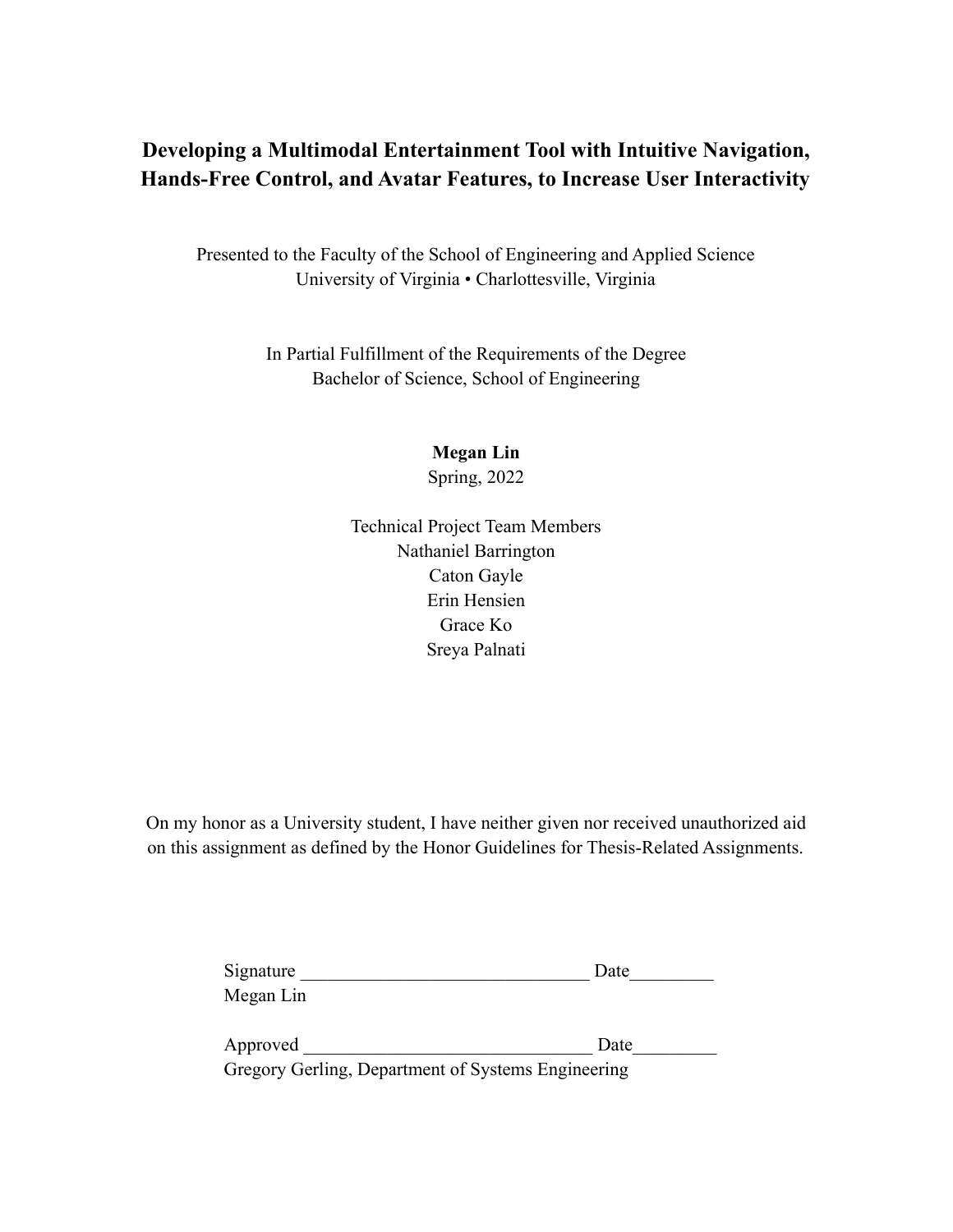# **Developing a Multimodal Entertainment Tool with Intuitive Navigation, Hands-Free Control, and Avatar Features, to Increase User Interactivity**

N. Barrington, C. Gayle, E. Hensien, G. Ko, M. Lin, S. Palnati, G.J. Gerling

*Abstract***²Advances in user interactivity in digital entertainment offer the potential to engage users beyond traditional passive and solitary experiences. Indeed, a high level of interactivity is inherent in tasks involving cooking, auto repair, and home improvement, all of which require users to complete multiple, detailed, and interdependent steps. Such tasks also require**  access to visual and audio instructions while a user's hands are **engaged in a primary, physical task, and are often conducted in unique locations, e.g., kitchen or garage. This effort describes the design of an interactive, multimodal digital entertainment user**  experience for an 'edutainment' cooking show. The prototype **wireframes incorporate three novel features, identified through requirements gathering and iterative design, of an interactive recipe map for hierarchical content navigation, voice command hands-free control, and avatars to further engage users. The overall design and three features were evaluated via usability testing in real kitchen settings in the conduct of actual cooking with real ingredients with a diverse range of seven participants. The results illustrate that the hierarchical navigational feature, alongside interactive voice communication, were effective at**  reducing users' cognitive load, and streamlined necessary **information in order to support task completion.**

#### I. INTRODUCTION

Digital, in-home entertainment is a roughly \$295 billion USD industry [1] that has become mainstream and ubiquitous over the past decade, due in part to its pricing model and the availability of broadband internet streaming. Through various private companies and governmental agencies, individuals can now access, on demand, a wide range of programming options. While now in common usage on mobile platforms, the majority of users tend to engage with such media in a solitary, sedentary fashion and with very little interaction. In particular, consumers are usually seated, and not prompted to act while in the middle of a show, in contrast to the high amount of interaction inherent in a video game. As a result, multiple entertainment companies are working on developing novel, next-generation paradigms.

Recent signals point toward a transition to increased engagement with entertainment programming and virtual reality. For example, Facebook, rebranded as "Meta," has promoted the "metaverse," which is defined as "a virtual world where people can socialize, work, and play" [7], which may change how people integrate their virtual and real lives. In addition, other companies have begun to integrate "Choose" Your Own Adventure" content into their platforms, taking inspiration from second-person point of view children's books stemming from the 1970s to the present [3]. For example, Netflix now offers an interactive trivia game called "Trivia Quest," in which users receive a reward for answering questions correctly [8]. Users directly input their answers on a mobile or laptop screen or use a remote control to do so on a standard television. Disney+ offers a similar interactive episode called "Baymax Dreams," where users will use touch input to progress through an episode [2].

Moreover, beyond traditionally passive and sedentary experiences, a high level of interactivity is inherently found in tasks such as cooking, auto repair, and home improvement. Such tasks tend to require users to complete multiple, detailed, and interdependent steps. In addition, such tasks require access to visual and audio instructions while a user's hands are engaged in a primary, physical task, and are often conducted in locations, e.g., kitchen or garage, other than those for which media are traditionally viewed. In these cases, interactive guidance may enable users to efficiently break down difficult concepts and tasks, and become personalized to a user's or situation's specific needs, thereby reaching a wider variety of users, and regardless of disability or device limitation. In specific, those with motor impairments in the form of limited hand dexterity may benefit from hands-free, voice only interaction [4]. Such interactive applications also aid in dealing with pervasive issues such as mental health in the form of health behavior apps [5].

#### II. METHODS

In the work herein, we describe the design of an interactive, digital entertainment experience that utilizes multimedia and multimodal methods to engage users in an active µedutainment¶ how-to experience. The specific use case is tied with the task of cooking, chosen due to its hands-on nature and ubiquity, and conducted by people who range widely in age and other demographics. Focusing upon three novel features involving hierarchical content navigation, hands-free voice commands, and digital avatars, the prototype design aims to increase user interactivity and engagement with the content. First, an interactive map of a tree-like format allows the user to navigate the timeline and hierarchically organized content in completing a recipe. Second, a limited subset of hands-free voice commands allows users to control the navigation and video clips. Indeed, user may not be able use their hands to navigate the platform because they are covered in ingredients or residues. Third, two digital avatars support the entertainment aspect, one for comedic relief and one for educational tidbits, delivered in a question-style, multiplechoice format. Five common attributes of usability are taken into account in the design, including efficiency, satisfaction,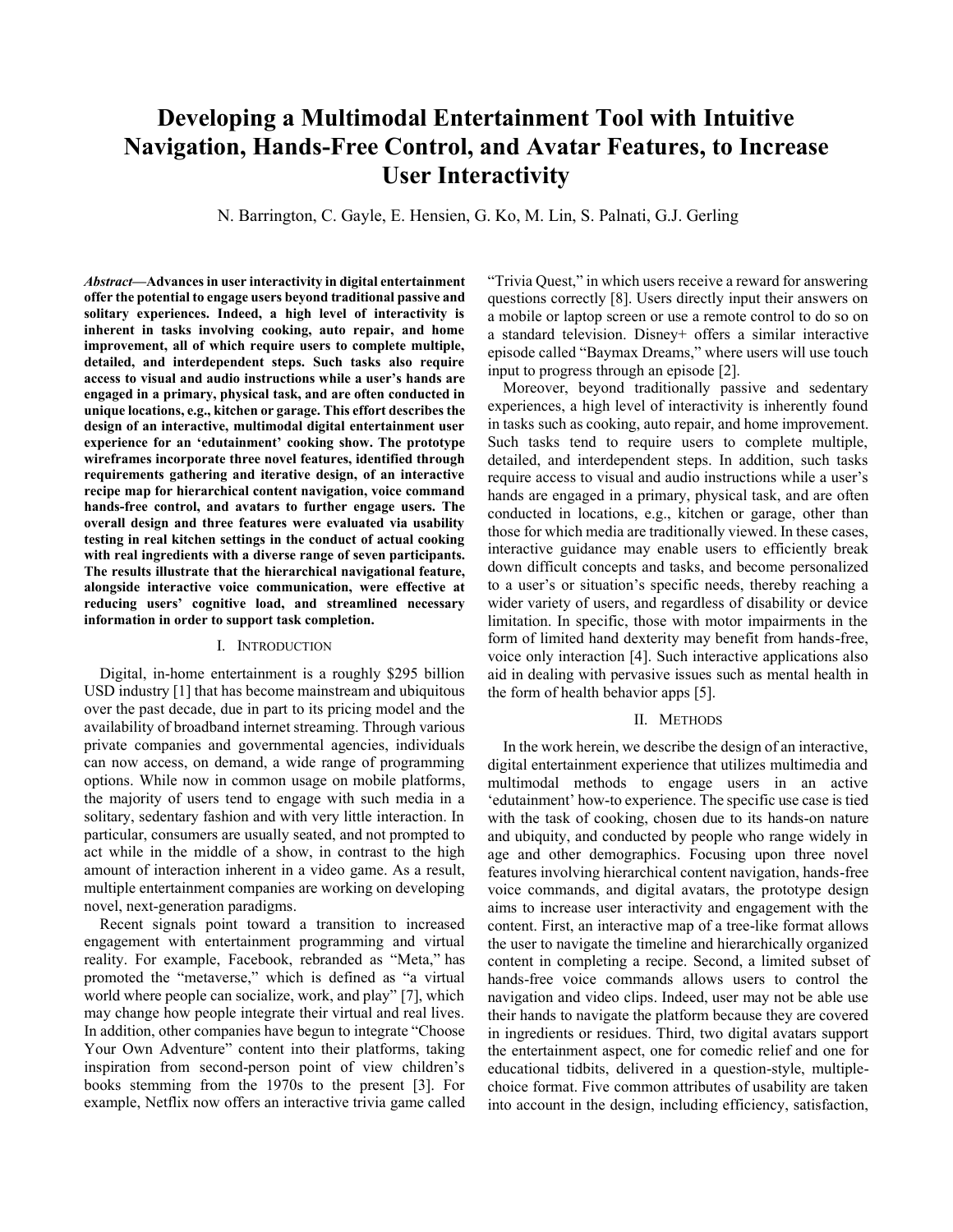learnability, memorability, and a low error rate [6]. Most importantly, the design seeks to emphasize the importance of active engagement in the field as compared with more traditional and passive, sedentary entertainment.

#### III. METHODS: REQUIREMENTS GATHERING

Requirements for building the user interface and experience were derived from interviews with various stakeholders coming from a large demographic range. Both information and functional requirements were iteratively refined during the initial design phases. The major constraints in the information requirements focused upon accessibility concerns with regards to recipes. Functional requirements focused on providing a medium for users to follow a recipe and to navigate the medium so that they can complete the recipe. The details of these requirements are listed below.

## *A. Information Requirements*

Clear and Intuitive Formatting: The user interface must be easily learnable through the means in which information is presented to the user via its navigation, video, or tutorial.

Ingredients and Materials Overview: An overview of ingredients and materials necessary to cook the recipe will be provided before cooking begins. This makes the cooking process more efficient, and less error-prone, as users will not have to stop cooking midway into the recipe to retrieve necessary items.

Group Size and Allergies Information: To curate a personalized experience, basic parameters in the form of a pre-recipe questionnaire, tied to the recipe quantity, number of individuals to be fed, allergies or ingredients to be removed, etc. will be presented before cooking begins.

Recipe Selection Detail: Information at various levels of detail to allow users to initially choose between and select a recipe, including its name, duration of time to complete, if there is a particular celebrity involved, etc.

Recipe Completion Status: Clear guideposts are needed for users to know where they are temporally within the process of completing the recipe.

Suggested Chronology of Tasks: The user should be able to easily discern the suggested chronological order of completing the steps in the recipe. Individual steps throughout the process shall be broken into smaller tasks, each composed of individual ingredients, and include visual indication of completion.

Hands-Free Navigation Instructions: To utilize the handsfree component of this platform, the keywords must fit within lexicons commonly used for other common applications, and users will need a means to access keywords.

## *B.Functional Requirements*

Intuitive Navigational Structure: By following the navigational hierarchical structure both vertically and horizontally, users shall be able to complete the recipe's steps in the most efficient order. It should be made intuitive that the ingredients on the bottom nodes of the recipe map are dependent on the node they are attached to above.

Active Navigation: The user must directly interact with the experience using either touch or voice to navigate through the recipe to reach completion.

Hands-free Controllability: Users must be able to navigate the interface entirely via voice-interaction if necessary for both accessibility concerns and users who are not able to use their hands (i.e., hands are wet/dirty from chopping, do not want to touch their phone).

Full User Autonomy: Users must be able to actively navigate through the hierarchical structure, maintain access to the recipe and tutorials/instructions, and have on-demand control of the flow of the show if they so choose.

Flexible and Decision Driven Environment: Throughout the experience, the user must be able to navigate through each step at their own pace, with the freedom to skip any additional functions that they deem unnecessary to their experience. Additionally, users must be able to return to previous steps if they feel the need to.

Active Engagement Opportunities: The avatars must be fully functional, timely, and add to the overall experience. The avatars must be equipped with the relevant data they need to execute their intended tasks, which are comedic content and trivia questions. The user must be able to easily opt out of such additional content.

## IV. METHODS: PROTOTYPE DEVELOPMENT

Over the course of the user experience design, multiple prototype iterations were produced, evolving with feedback from stakeholders, and focusing more precisely on the scope of the final content. The wireframing tool Figma was used to create prototypes. Several model recipes were evaluated to help pinpoint issues, e.g., longer recipes required more complex and detailed navigational structure. To perform usability testing, the application Framer was used, which allowed us to integrate mock cooking videos into the prototype screens created in Figma.

## *A. Alternatives Generated*

The first design concept sought to develop a navigational hierarchy by utilizing a horizontal mapping structure to illustrate the necessary steps to completion, with the ability to break down the cooking experience into separate sessions (Fig. 1A). The horizontal structure sought to optimize readability as the eye naturally travels from left to right across the screen. The user had the ability to select the number of sessions in which they would like to complete the recipe in order to promote flexibility and customization. Color-coded components signified the order of completion. The design lacked progress tracking to help the user orient themselves within the recipe, contained an overwhelming amount of text and colors, and did not maximize usage of the screen space. Therefore, the second iteration aimed to decrease the user's cognitive load while providing additional information (Fig. 1B). This goal was achieved by simplifying the map overview while including more informational depth in subsection pages. The subsection pages include the ingredients and their associated actions, indicating to the user how to best prepare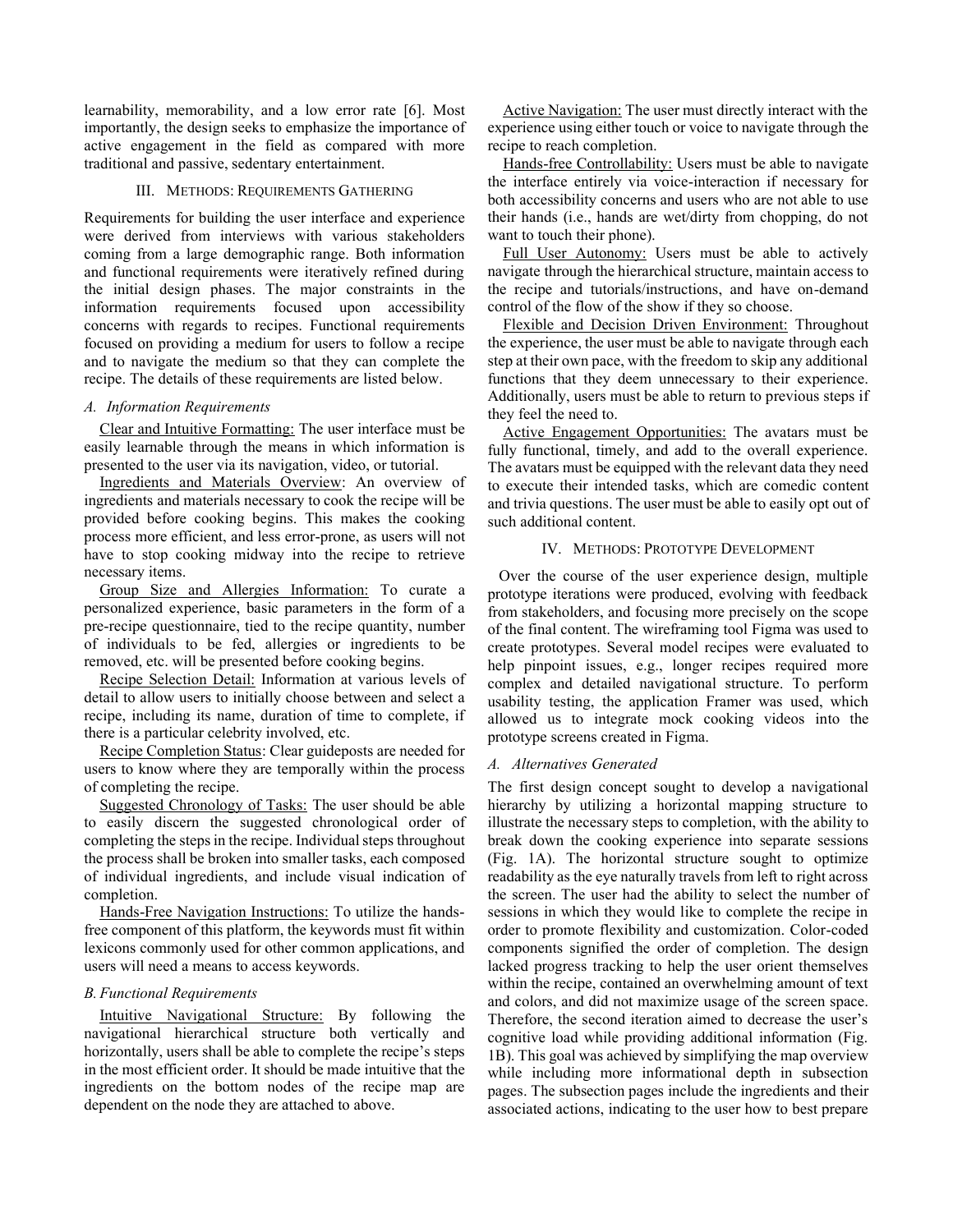ahead of viewing the video content. The prior horizontal mapping structure was changed to a vertical format in order to maximize usage of screen space. A duration bar was added at the bottom of the page to offer feedback on completion progress. Separation by session, which allowed a recipe to be conducted over multiple days, was removed and the color scheme was simplified. Overall, we found that the prototype oversimplified the representation of the recipe, in both its iterations. Moving forward, we focused upon identifying and streamlining necessary information in order to maintain a reasonable cognitive load while still supporting task completion.

## *B. Final Concept and Designs*

The final prototype design took feedback from preliminary user testing and stakeholder discussions to incorporate three main features: hierarchical content navigation, hands-free voice commands, and two entertainment focused avatars. Each novel feature is described in detail.

Hierarchical Content Navigation: An interactive map was designed to allow users to vertically and horizontally navigate a recipe at their pace (Fig. 2). First, an overview of the navigation with a tree-like format is displayed, with the main node being "Garlic Bread" and each subsequent sub-node describing a step of the recipe that connects to form its entirety (Fig. 2A). When the user zooms in, a more detailed view with images is shown that provides the user with information such as how much time each step of the recipe will take and quick tips for the recipe (i.e., "Best when used immediately" (Fig. 2B). A scroll button to the left traverses down the content vertically (Fig. 2C). Once a sub-node has been completed, a green overlay and a checkmark indicate completion of that step. The recommended next sub-node of the recipe is then highlighted with a yellow box outline (Fig. 2D). Once a sub-node is interacted with, a timed intermittent screen will pop up with a list of materials needed to complete this step of the recipe so the user can prepare for the video to begin (Fig. 2E). The video will then begin, providing several useful functions including an icon to get back to the main overview recipe map (Fig. 2F).

Hands-Free Voice Commands: Voice command functionality was added to avoid common issues of touching an electronic device with messy hands. If a user is preoccupied with other tasks while cooking, they may not always be able to return to the recipe. By touching the microphone icon (Fig.  $3A$ ) or by saying the phrase "Show me voice commands," an overlay of possible voice commands is introduced (Fig. 3B), with "Fast Forward," "Next Ingredient," and "Back to Map" meant to assist the user in navigating through the recipe. This aspect also considers a wider range of users, for example, users who have a disability and do not have use of their hands.

Avatars: The user can see where the different avatars will appear in the video using the transparent icons on the video timeline. The avatars may be turned on and off using the question mark and funny face icons pictured on the right side of the screen (Fig. 4A). The first avatar is named "Albert",



B



**Fig. 1. Alternative maps generated. (A)** The first hierarchical content navigation prototype focused on optimizing user flexibility and engagement **(B)** The second navigation prototype focused on increasing provided information and decreasing cognitive load.

who probes users with trivia questions related to the recipe (Fig. 4B). The second avatar is named "Otis", who interjects the recipe with humorous jokes (Fig. 4C).

#### V. METHODS: USABILITY EVALUATION

Users: Usability testing with volunteers was conducted to evaluate the features, overall flow, and diagnose concerns. User testing was completed with seven individuals from two age groups, the first with an average age of 23, and the second with an average age of 65. Four men and three women participated, across a range of cooking and technical expertise, and experience with voice commands, to reduce bias, given the small sample size.

Procedures: Each evaluation was procured in the same type of environment, i.e., that participant's own kitchen, to reduce the role of external factors in the usability evaluation. All participants cooked in their kitchen with a computer screen in front of them, which simulated the area of a mobile phone. The same recipe was used for everyone, which was making garlic bread with an air-fryer (Fig. 1). All ingredients necessary to make the garlic bread were provided, and tools were those of the individual's kitchen. Through the use of the Framer tool, which aids in screen-to-screen transitions, and Wizard-of-Oz (WoZ) techniques, participants traversed through the recipe. With respect to the voice commands, users spoke those to a facilitator, we then through WoZ manually input the commands into the prototype system in place of a working voice recognition system.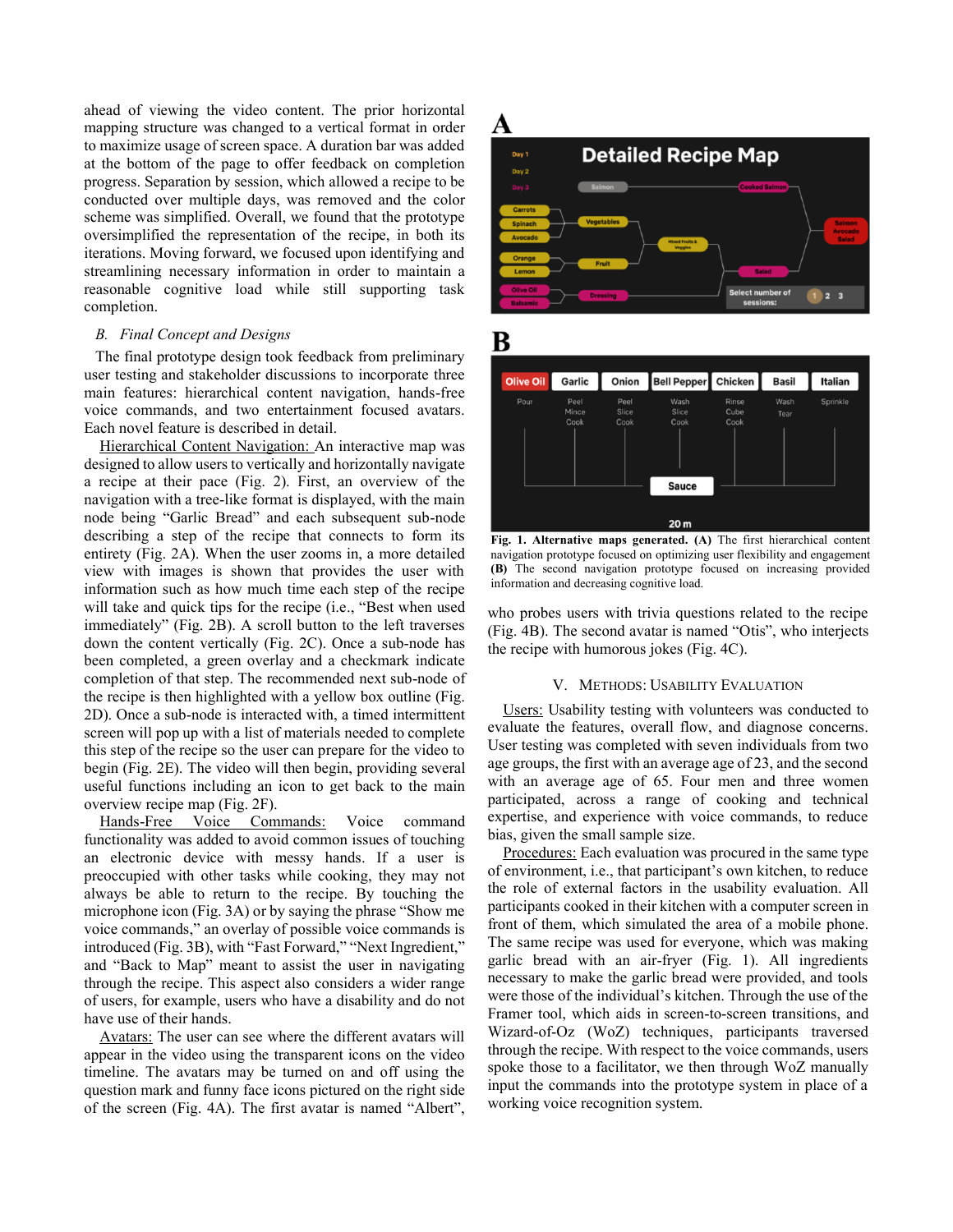

E



## TIME TO GET OUT YOUR... -Softened Butter

-Garlic Cloves -Parsley

-Small Bowl

 $\mathbf{H}$ 

Icons that provide different services to users: the microphone activates voice commands, the question mark brings up the quiz avatar "Albert", and the laughing face brings up the joke avatar "Otis"

 $\mathcal{P}$ 

☺

Wet Ingredie

**Fig. 2. Overall navigation flow of the multimodal tool. (A)** Hierarchical content navigation **(B)** Zoomed-in view of the first two levels of the recipe map in A (C) After clicking the plus icon of the zoom arrow, the third level ingredients under the step "Airfry" are revealed (D) After the "Bread" step has been completed, a green overlay will cover the box, prompting the user to go to the next step "Garlic Butter" (E) Informational overview page appears before the recipe video starts informing the user on the needed ingredients and tools **(F)** Paused screen view of "Garlic Butter" video.

F

Evaluation Metrics: Multiple metrics were used throughout the evaluation process: whether participants completed the recipe fully, duration of time to complete the recipe, how many of the features they rated positively/negatively, and the number and severity of pain points. Throughout, the participants were highly encouraged to use the "talk-aloud" method to articulate their thought processes for each cognitive choice and selection action, even if their thoughts were not

Garlic Butter

M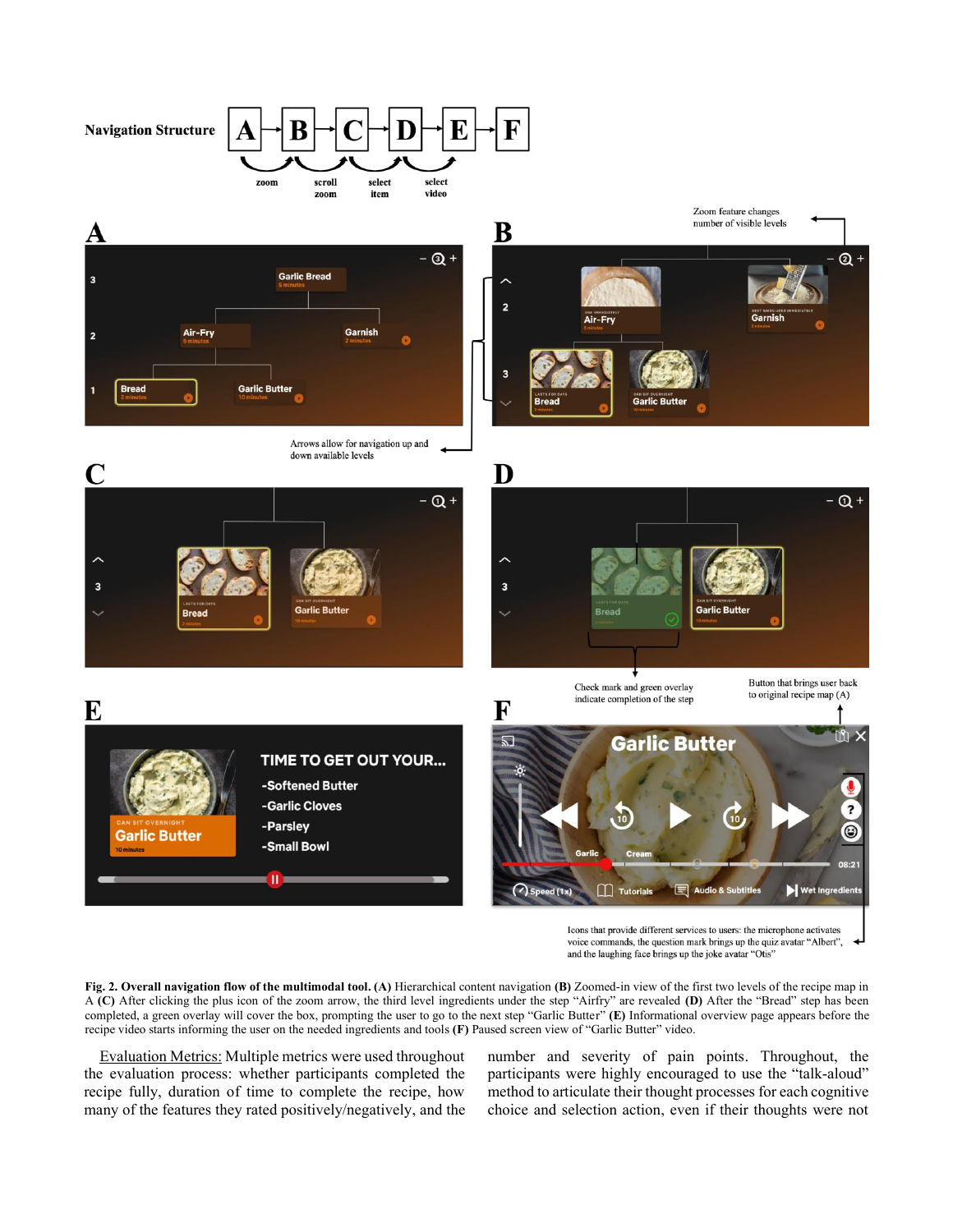

Once a user makes a selection, they will receive feedback on whether the answer is correct and move onto the rest of the video

User is able to skip this interaction if desired

User is able to skip this interaction if desired

**Fig. 3. Video screen and avatars. (A)** Video overlay screen with time stamps of upcoming avatar interactions indicated on slider **(B)** Avatar named Albert that asks the user an interactive trivia question related to the recipe **(C)** Avatar named Otis that inputs entertaining jokes to keep user engaged.



## B



**Fig. 4. Voice commands. (A)** The hands-free function is displayed by the red microphone button which can be activated by either voice or by touch. **(B)** Once activated, an overlay of common voice commands will fill the screen to inform the user of what actions they can take.

connected directly to a voice command. Users were also instructed to progress through the prototype evaluation under the presumption that the facilitator was not there. However, the participant was able to ask questions to the facilitator in order to clarify any issues or offer suggestions. Additionally, participants were also asked a series of questions about their overall experience with the interface at the conclusion of their functionality test. Examples of these questions include: "What aspect did you feel most engaged with?," "What features did you expect or wish were included that were not available?," and "How likely would you be to use this product again in the future?" These questions provided general feedback on certain aspects of the interface, while the "talkaloud" articulation throughout the evaluation provided deeper insights into pain points with the prototype interface.

## VI. RESULTS

The usability tests, utilizing the streamlined garlic bread recipe, involved seven individual users, all of whom successfully used the service to cook a meal. Each test was completed in approximately 45 minutes, with one participant's duration extending beyond an hour. After completion, each participant was asked an identical series of questions about their experience, with a particular emphasis on the three main features. Overall participant evaluations of both the hierarchical content navigation and avatars were positive, while the voice commands received a more neutral